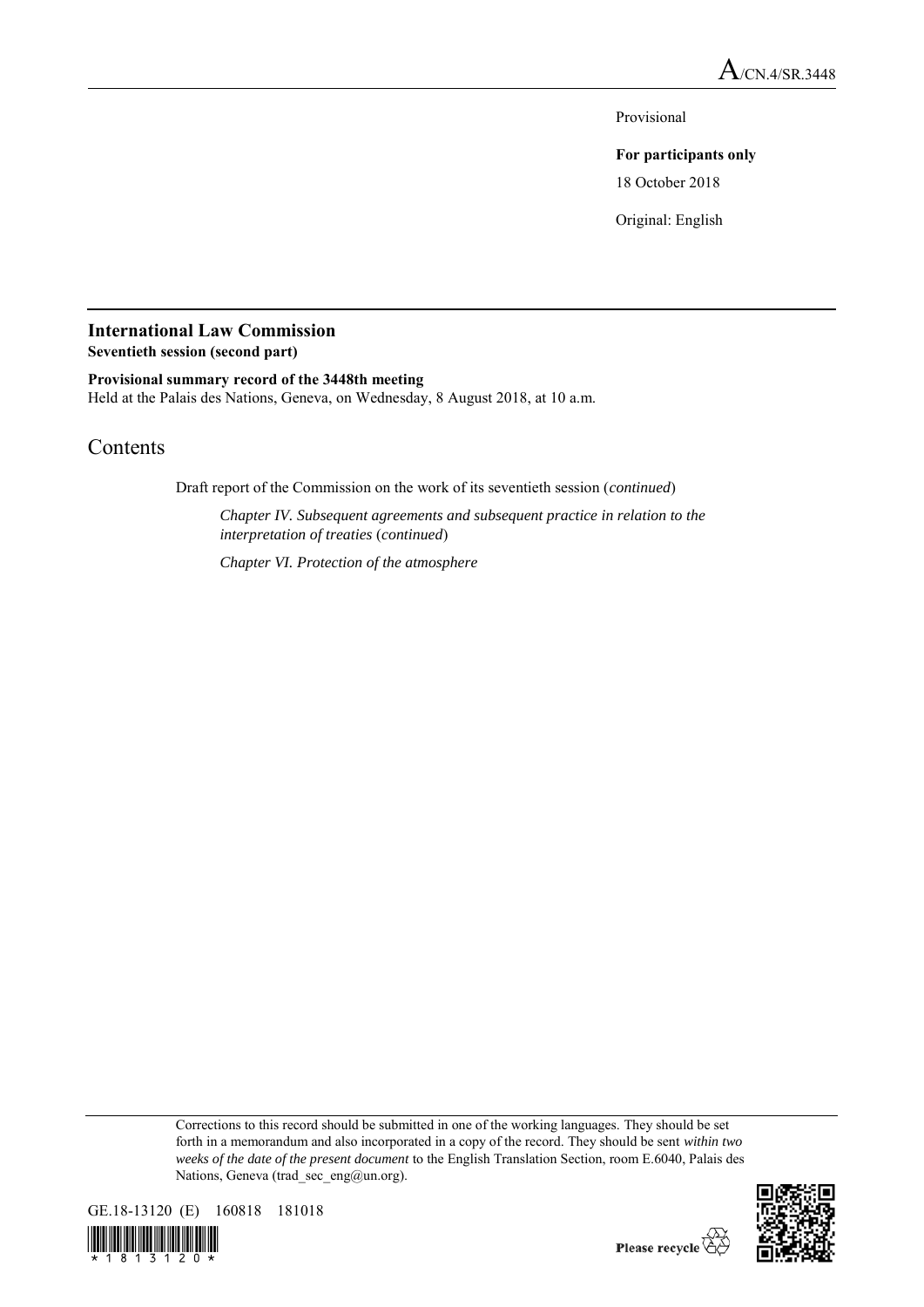| Present:      |                             |
|---------------|-----------------------------|
| Chair:        | Mr. Valencia-Ospina         |
| Members:      | Mr. Argüello Gómez          |
|               | Mr. Cissé                   |
|               | Ms. Escobar Hernández       |
|               | Ms. Galvão Teles            |
|               | Mr. Hassouna                |
|               | Mr. Huang                   |
|               | Mr. Jalloh                  |
|               | Mr. Laraba                  |
|               | Ms. Lehto                   |
|               | Mr. Murase                  |
|               | Mr. Murphy                  |
|               | Mr. Nguyen                  |
|               | Mr. Nolte                   |
|               | Ms. Oral                    |
|               | Mr. Ouazzani Chahdi         |
|               | Mr. Park                    |
|               | Mr. Peter                   |
|               | Mr. Petrič                  |
|               | Mr. Rajput                  |
|               | Mr. Ruda Santolaria         |
|               | Mr. Saboia                  |
|               | Mr. Šturma                  |
|               | Mr. Tladi                   |
|               | Mr. Vázquez-Bermúdez        |
|               | Mr. Wako                    |
|               | Sir Michael Wood            |
|               | Mr. Zagaynov                |
| Secretariat:  |                             |
| Mr. Llewellyn | Secretary to the Commission |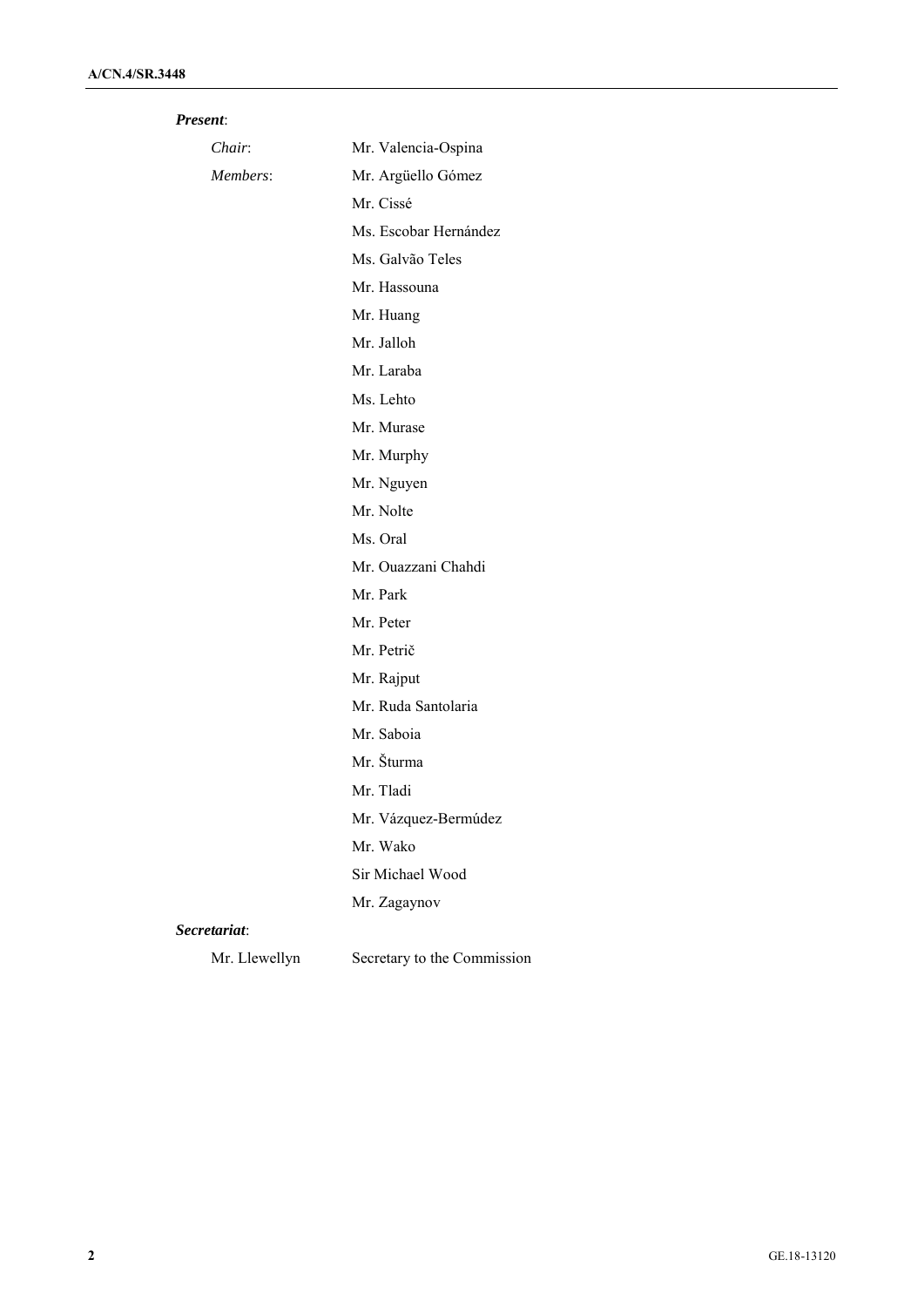*The meeting was called to order at 10.05 a.m*.

#### **Draft report of the Commission on the work of its seventieth session** (*continued*)

*Chapter IV. Subsequent agreements and subsequent practice in relation to the interpretation of treaties* (*continued*) (A/CN.4/L.917 and A/CN.4/L.917/Add.1)

**The Chair** invited the Commission to resume its consideration of the portion of chapter IV contained in document A/CN.4/L.917/Add.1, beginning with those paragraphs that had been left in abeyance.

*Part Three (General aspects)* (*continued*)

*Commentary to draft conclusion 8 (Interpretation of treaty terms as capable of evolving over time)* (*continued*)

#### *Paragraph (17)* (*continued*)

**Mr. Nolte** (Special Rapporteur) said that, following consultations with Mr. Rajput, he wished to propose that the second sentence of paragraph (17), together with the quoted text, should be deleted. The marker to footnote 362 should then be moved to the end of the first sentence, and the footnote itself should be amended to begin with the word "See".

*Paragraph (17), as amended, was adopted*.

*The commentary to draft conclusion 8 as a whole, as amended, was adopted*.

*Part Four (Specific aspects)* (*continued*)

*Commentary to draft conclusion 11 (Decisions adopted within the framework of a Conference of States Parties)* (*continued*)

#### *Paragraph (38)* (*continued*)

**Mr. Nolte** (Special Rapporteur) said that, following consultations with Mr. Park and Mr. Murphy, he wished to propose that, in the first sentence, the words "that are adopted by consensus" should be deleted. In the same sentence, the word "legally" should be inserted before "binding". In the second sentence, the reference to the 1969 Vienna Convention should be extended to read "under article 31, paragraph 3 (a), (b) and (c)".

*Paragraph (38), as amended, was adopted*.

*The commentary to draft conclusion 11 as a whole, as amended, was adopted*.

*Commentary to draft conclusion 12 (Constituent instruments of international organizations)* (*continued*)

#### *Paragraph (15)* (*continued*)

**Mr. Nolte** (Special Rapporteur) said that, following consultations with Mr. Murphy, he wished to propose that, in the final sentence, the words "or arising from" should be inserted before "an international organization". In the same sentence, the word "reflect" should be replaced with "be relevant for the identification of". In footnote 536, the words "in addition to arising from, or being expressed in, an agreement of the practice of the parties themselves under paragraph 2" should be deleted and replaced with "itself".

*Paragraph (15), as amended, was adopted*.

*The commentary to draft conclusion 12 as a whole, as amended, was adopted*.

*Commentary to draft conclusion 13 (Pronouncements of expert treaty bodies)* (*continued*)

**The Chair** invited the Commission to resume its consideration of the commentary to draft conclusion 13.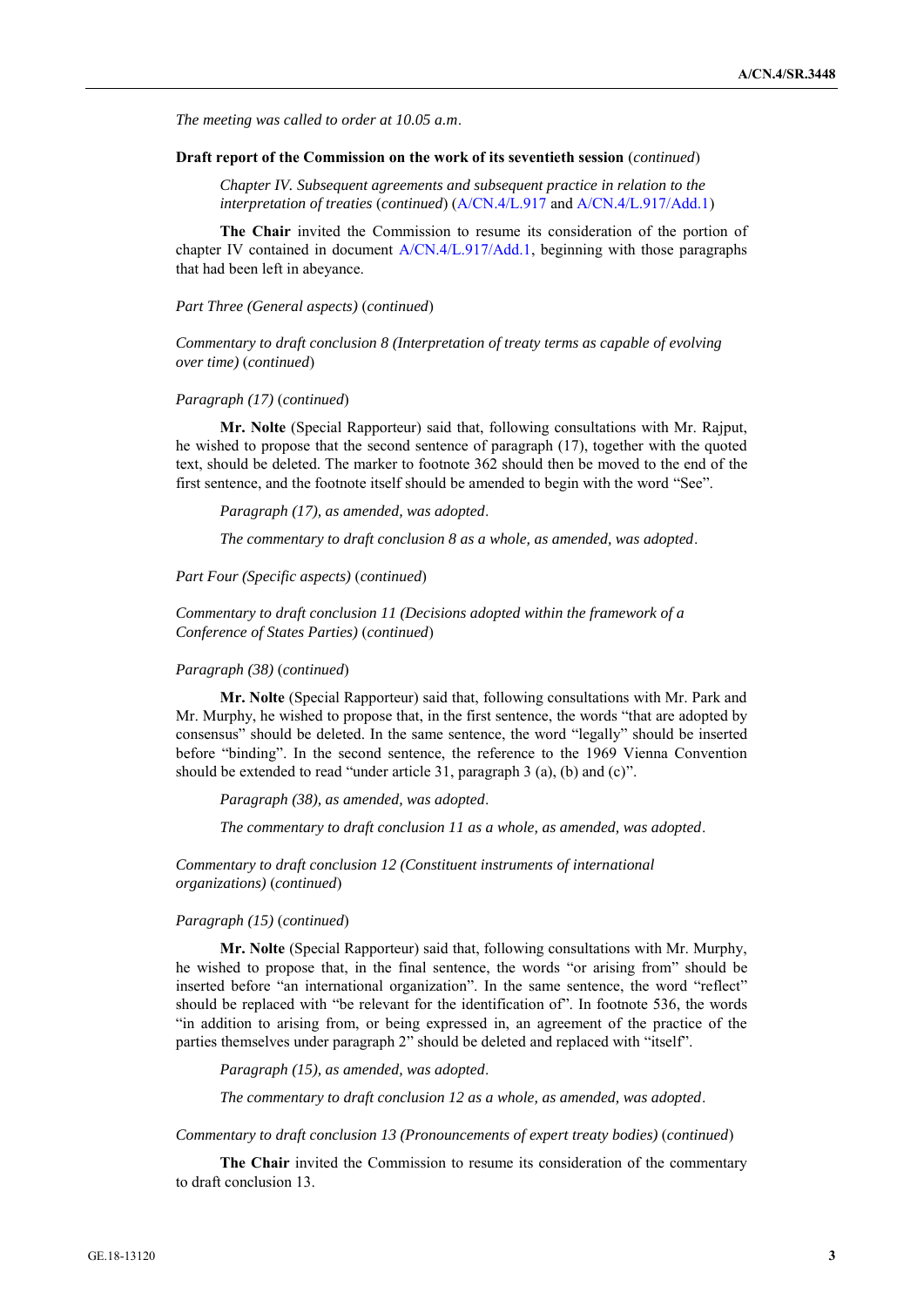#### *Paragraph (9)*

**Mr. Murphy** said that, in the first sentence, the words "a subsequent agreement or" should be inserted after "constitute". In the same sentence, the reference to the 1969 Vienna Convention should be extended to read "under article 31, paragraph 3 (a) or (b)" and the words "an agreement of the parties or" should be inserted after "requires". In the second sentence, the words "of States parties" should be inserted after "reaction".

*Paragraph (9), as amended, was adopted*.

#### *Paragraph (10)*

**Mr. Park** said that paragraph (10) appeared to say the opposite of paragraph (9). In the first sentence of paragraph (10), the word "when" should be replaced with "after".

*Paragraph (10), as amended, was adopted*.

#### *Paragraphs (11) and (12)*

*Paragraphs (11) and (12) were adopted*.

#### *Paragraph (13)*

**Mr. Park** said that, in the final sentence, the word "would" should be replaced with "may", to align it with the final sentence of paragraph (14).

**Mr. Nolte** (Special Rapporteur), pointing out that the word "would" should be read together with the conjunction "if" later in the sentence, said that the sentence as currently formulated in fact said what Mr. Park wanted it to say. It would be preferable therefore to retain the original formulation.

**Mr. Rajput** said that he supported Mr. Nolte's position, since using the word "may" would change the entire complexion of the sentence.

**Mr. Park** pointed out that the final sentence of paragraph (14) was almost identical to the final sentence of paragraph (13), except that it contained the formulation "depending on" instead of "if".

**Mr. Rajput** said that, in order to achieve textual consistency, the final sentence of paragraph (13) should be amended to align it with the final sentence of paragraph (14).

**Mr. Nolte** (Special Rapporteur) said that there was no substantive reason for making such a change, which would constitute repetitiveness rather than consistency.

*Paragraph (13) was adopted*.

*Paragraphs (14) and (15)*

*Paragraphs (14) and (15) were adopted*.

#### *Paragraph (16)*

**Mr. Nolte** (Special Rapporteur) said that Mr. Murphy had proposed the deletion of the final part of the first sentence on the grounds that it was not necessary. While he agreed that it was not strictly necessary, he thought that it did no harm and would therefore prefer to retain it.

*Paragraph (16) was adopted.*

*Paragraphs (17) to (19)*

*Paragraphs (17) to (19) were adopted*.

#### *Paragraph (20)*

**Mr. Murphy** said that a significant amount of time had been devoted to paragraph 4 of draft conclusion 13 in the first part of the session. Given the careful negotiations that had taken place, it would be preferable to reflect in paragraph (20) the wording of the draft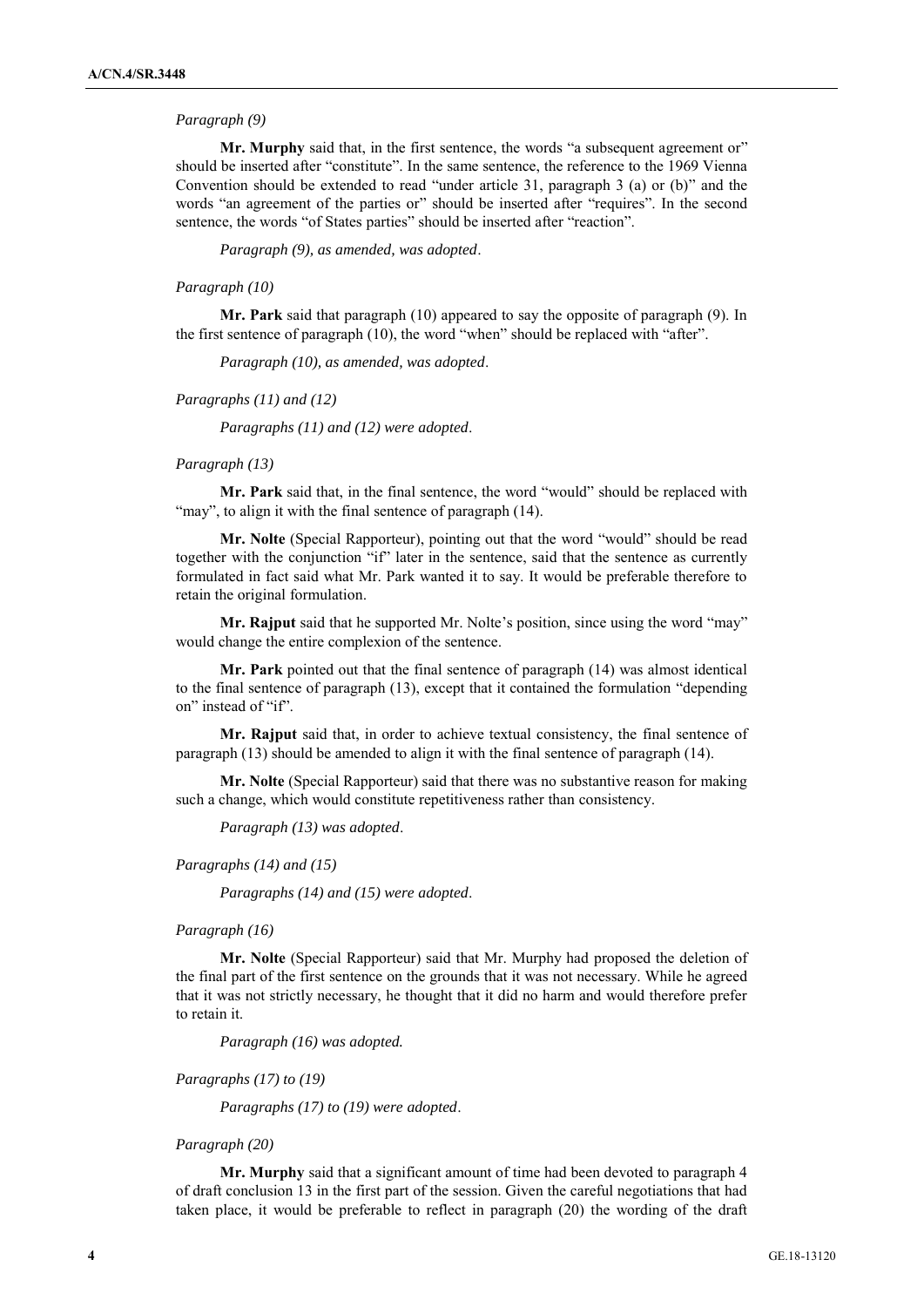conclusion. To that end, the second sentence of paragraph (20) should be redrafted to read: "Paragraph 4 provides that this draft conclusion is without prejudice to the contribution that such bodies make to the interpretation of treaties under their mandates."

**Mr. Nolte** (Special Rapporteur) said that he could agree to the change on the understanding that that it would not lead to a general questioning of the remainder of the commentary to paragraph 4.

*Paragraph (20), as amended, was adopted*.

#### *Paragraph (21)*

**Mr. Nolte** (Special Rapporteur) said that he wished to insert a reference to the 2012 advisory opinion of the International Court of Justice on *Judgment No. 2867 of the Administrative Tribunal of the International Labour Organization upon a Complaint Filed against the International Fund for Agricultural Development*. In that case, the Court had recognized that 30 years of experience of the application of a particular provision of a treaty had developed that provision in a certain way. He proposed the addition of a sentence which would read: "In an advisory opinion regarding an employment case before the Administrative Tribunal of the International Labour Organization, the Court has interpreted the principle of equality of access to courts and tribunals in the light of 'the significant differences between the two general comments by the Human Rights Committee on article 14 (1) of the International Covenant on Civil and Political Rights', emphasizing that the later comment, 'adopted in 2007 on the basis of 30 years of experience in the application of article 14, gives detailed attention to equality before domestic courts and tribunals'." The inclusion of the reference to the case, which was an immediately pertinent source, would provide an important nuance to what had been said in the Diallo case.

**Sir Michael Wood**, supported by **Mr. Murphy**, said that the case mentioned by Mr. Nolte was less pertinent than the already quoted case concerning *Ahmadou Sadio Diallo (Republic of Guinea v. Democratic Republic of the Congo)*. In the latter case, the Court had expressly addressed the question of how far it was bound by decisions of human rights treaty bodies. Since footnote 643 already contained a reference to the advisory opinion Mr. Nolte had quoted, it was not necessary to include in the body of the text a long passage on it, which would only distract from the key statement in the Diallo case.

**Mr. Jalloh** said that adding valuable jurisprudence would serve to strengthen the commentary and as such it should be included.

**Sir Michael Wood**, noting that footnote 643 also made reference to the advisory opinion of the International Court of Justice on the *Legal Consequences of the Construction of a Wall in the Occupied Palestinian Territory*, which contained an important reference to a general comment of the Human Rights Committee, said that there was no need for an additional reference to case law.

**Mr. Jalloh** said that the fact that the footnote 643 contained a reference to the advisory opinion on *Judgment No. 2867 of the Administrative Tribunal of the International Labour Organization* did not preclude the inclusion of a statement about that advisory opinion in the text of the commentary, especially if it lent the commentary more authority.

**Mr. Nolte** (Special Rapporteur) said that the reason that he had proposed to highlight the particular part of the advisory opinion that he had quoted was because it referred to 30 years of continuous application of a practice. If a practice went uncontested for so long a time, it acquired weight — that was precisely the focus of the project.

**Mr. Park** suggested, as a compromise, that rather than include a sentence about the advisory opinion in the body of the commentary, the reference to it in footnote 643 should be supplemented with an explanatory phrase.

**The Chair** said that it would be inadvisable to provide supplementary information in connection with only one reference in the footnote. He suggested that simply leaving the reference in the footnote as originally drafted was sufficient; future readers could look up the relevant sections of each reference if they so wished.

*Paragraph (21) was adopted*.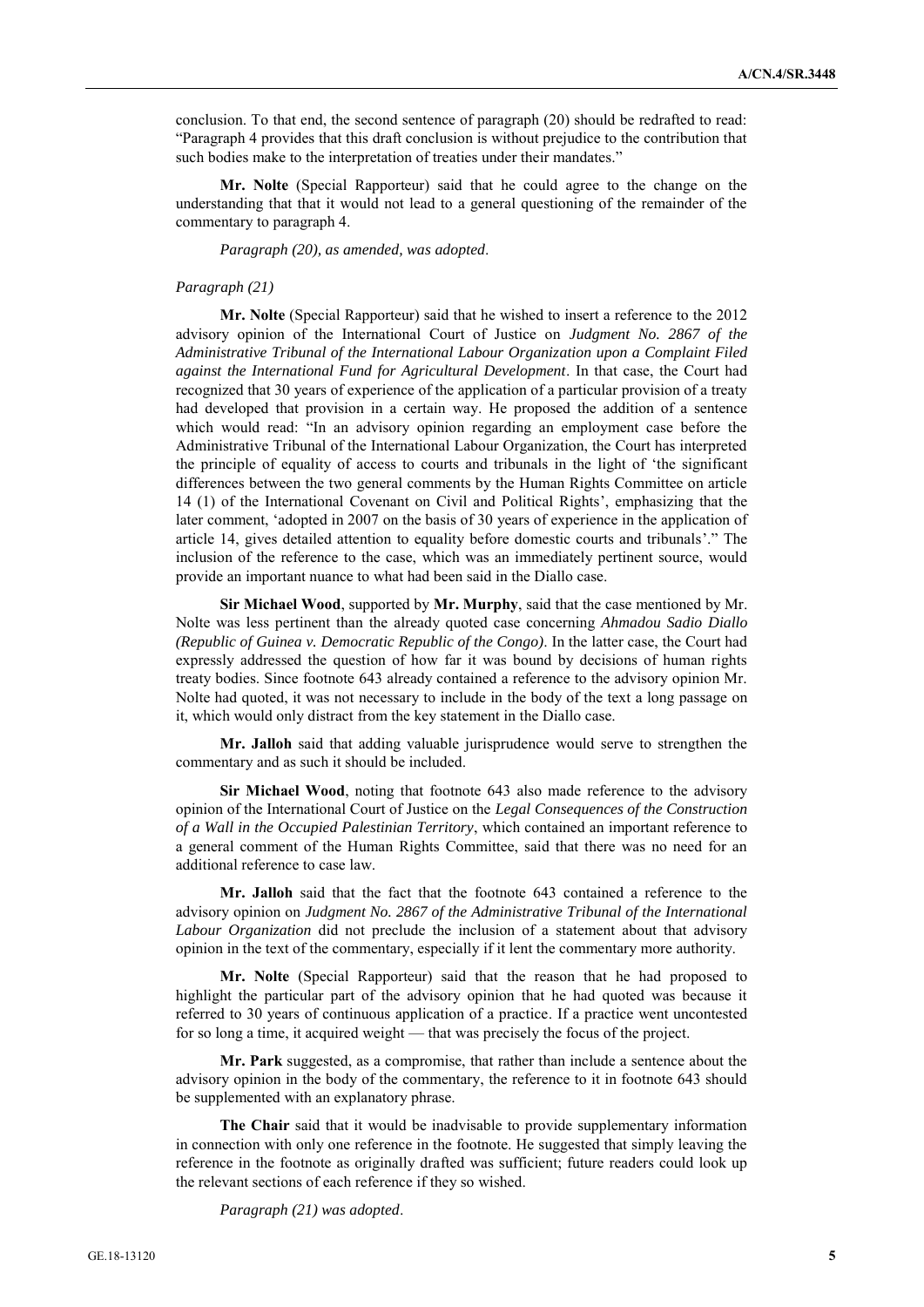#### *Paragraph (22)*

**Mr. Murphy**, noting that footnote 644 contained a reference to the African Commission on Human and Peoples' Rights, proposed inserting, in the first sentence, the words "and bodies" after the phrase "Regional human rights courts".

**Mr. Park** said that although the current paragraph had been adopted without comment in the first reading, he was now of the view that the language at the beginning of the second sentence was too strong, given the paragraphs that followed. He therefore proposed replacing "Many domestic courts consider" with "There is a tendency that domestic courts consider".

**Mr. Nolte** (Special Rapporteur) said that he considered the second sentence to be accurate. Although Mr. Park's proposal was not vastly different in substance, the way it was expressed cast doubt on the content; he would therefore prefer to retain the sentence in its current formulation. He would like to make a proposal to supplement footnote 645 with a reference to a recent Spanish Supreme Court decision according to which the pronouncements of the Committee on the Elimination of Discrimination against Women were binding, under both international law and national law. While he was not certain that the court's view was correct in respect of international law, it was important to make mention of the case in the commentary. Having read out an excerpt of the Supreme Court decision in question, he said that he would like to supplement footnote 645 with a reference to the decision, preceded by the words "But see also".

**Mr. Park** said that he continued to believe that the first sentence should be amended in line with his previous proposal. In footnote 648, which related to paragraph (23), it was stated that States parties were obliged only to take account of their assessments in good faith and paragraph (24) started with the words "Court decisions have not always fully explained the relevance of pronouncements". Domestic judges would be reviewing the commentary closely and would adjust their approaches accordingly. It was therefore important to tone down the first sentence and reflect reality as accurately as possible.

**Sir Michael Wood** said that he supported supplementing footnote 645 with a reference to Spanish Supreme Court decision. He agreed that the language at the beginning of the second sentence of paragraph (22) was too absolute and proposed that the phrase "Many domestic courts consider" should be replaced with "Various domestic courts have considered".

**Mr. Murphy** said that he was not opposed to maintaining the original wording of the second sentence, but could support the proposal made by Sir Michael Wood. He would support the reference to the decision of the Spanish Supreme Court in footnote 645, so long as it was a mere citation, rather than a citation accompanied by an explanatory phrase, in which case he would like to have an opportunity to review the decision.

**The Chair** said that he was in favour of supplementing footnote 645 with a simple citation, as had been done with the other references in that footnote.

**Mr. Saboia** said that he had been satisfied with the original wording of the second sentence, but could go along with the proposal made by Sir Michael Wood.

**Ms. Escobar Hernández** said that she supported the proposal by Sir Michael Wood in respect of the second sentence of the paragraph. She would welcome the inclusion of the additional reference in footnote 645, without which the Commission's report on the topic would not be complete. Indeed, the case in question was relevant not only because it was so recent and had prompted a number of reactions internationally, but also because, as part of its decision, the Spanish Supreme Court had indirectly quashed the decisions of the lower courts. She suggested that, rather than preceding the citation with the words "But see", a short explanatory phrase in parentheses could be included to accompany the footnote; however, she would defer to the Special Rapporteur in that regard.

**The Chair** suggested that, rather than the words "But see", the phrase "See also" or another similarly neutral phrase could be used to introduce the footnote.

**Mr. Nolte** (Special Rapporteur) said that he agreed with the proposal by Sir Michael Wood regarding the second sentence, which should also help address the concerns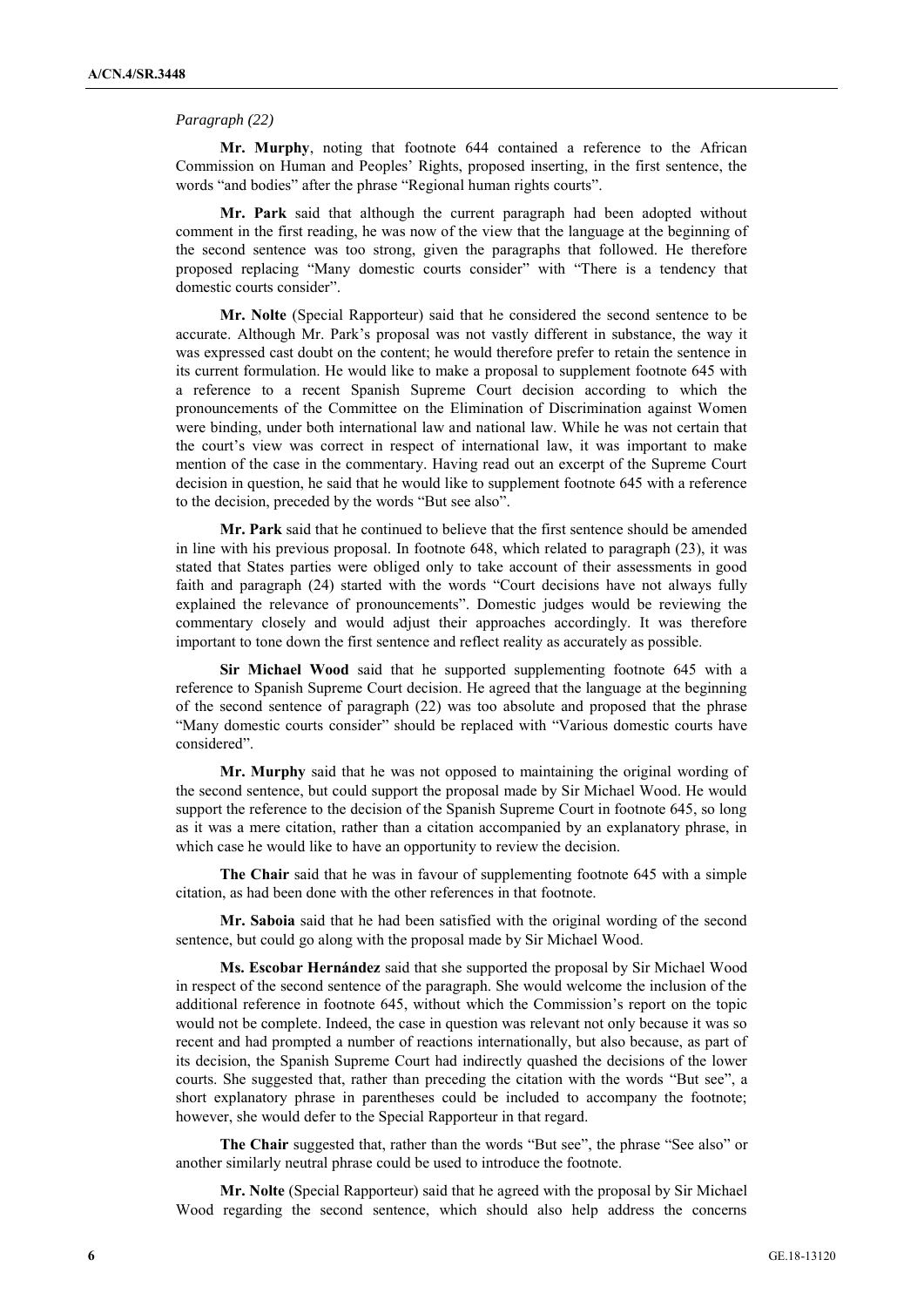expressed by Mr. Park. He suggested that footnote 645 should be supplemented with a simple citation to the decision of the Spanish Supreme Court, preceded by the words "But see", which he did not view as problematic, since the citation related directly to the phrase, in the second sentence of paragraph (22), "while not being legally binding on them as such", and in that respect, it differed from the other cases cited in the footnote.

*Paragraph (22), as amended, was adopted*.

*Paragraphs (23) to (25)*

*Paragraphs (23) to (25) were adopted*.

*The commentary to draft conclusion 13 as a whole, as amended, was adopted*.

**The Chair** invited the members of the Commission to resume their consideration of the portion of chapter IV contained in document A/CN.4/L.917, with specific regard to paragraphs 11 and 12, whose adoption had been left in abeyance.

#### *C. Recommendation of the Commission*

#### *Paragraph 11*

**The Chair** said that the proposed recommendation, which had been circulated to the members, read:

"At its ... meeting, on ... 2018, the Commission decided, in accordance with article 23 of its statute, to recommend that the General Assembly:

(a) take note of the draft conclusions on subsequent agreements and subsequent practice in relation to the interpretation of treaties in a resolution, annex the draft conclusions to the resolution, and ensure their widest dissemination; and

(b) commend the draft conclusions, together with the commentaries thereto, to the attention of States and all who may be called upon to interpret treaties."

**Mr. Huang** said that, similar to the recommendation put to the Commission during its consideration of the chapter of the report on the topic "Identification of customary international law", the recommendation on the current topic was worded ambiguously in the Chinese version so that the word "resolution" in subparagraph (a) might be understood to refer to a resolution by the Commission, rather than by the General Assembly. He proposed that the phrase "in a resolution" should be moved closer to the words "General Assembly" for the sake of clarity.

**The Chair** said that it was important that all language versions of important, formal decisions of the Commission, such as the current recommendation to the General Assembly, should be worded with particular care.

*Paragraph 11, as amended, was adopted, subject to its completion by the Secretariat*.

*D. Tribute to the Special Rapporteur*

#### *Paragraph 12*

*Paragraph 12 was adopted by acclamation with minor editorial changes*.

**Mr. Huang** said that he would like to join others in expressing his deep appreciation to the Special Rapporteur. However, he wished to have it placed on record that, in his view, the Commission should take effective measures to prevent its work from becoming a purely academic exercise and to avoid a tendency to produce overly and increasingly long reports on the topics under its consideration and the corresponding commentaries. Those reports in turn fed into long annual reports of the Commission to the General Assembly; Member States had already expressed their concern and dissatisfaction in that regard. One example was the Commission's Guide to Practice on Reservations to Treaties (A/66/10/Add.1), which had totalled over 450 pages, and which, according to the feedback he had received, very few legal officers around the world had ever read in its entirety. In stark contrast was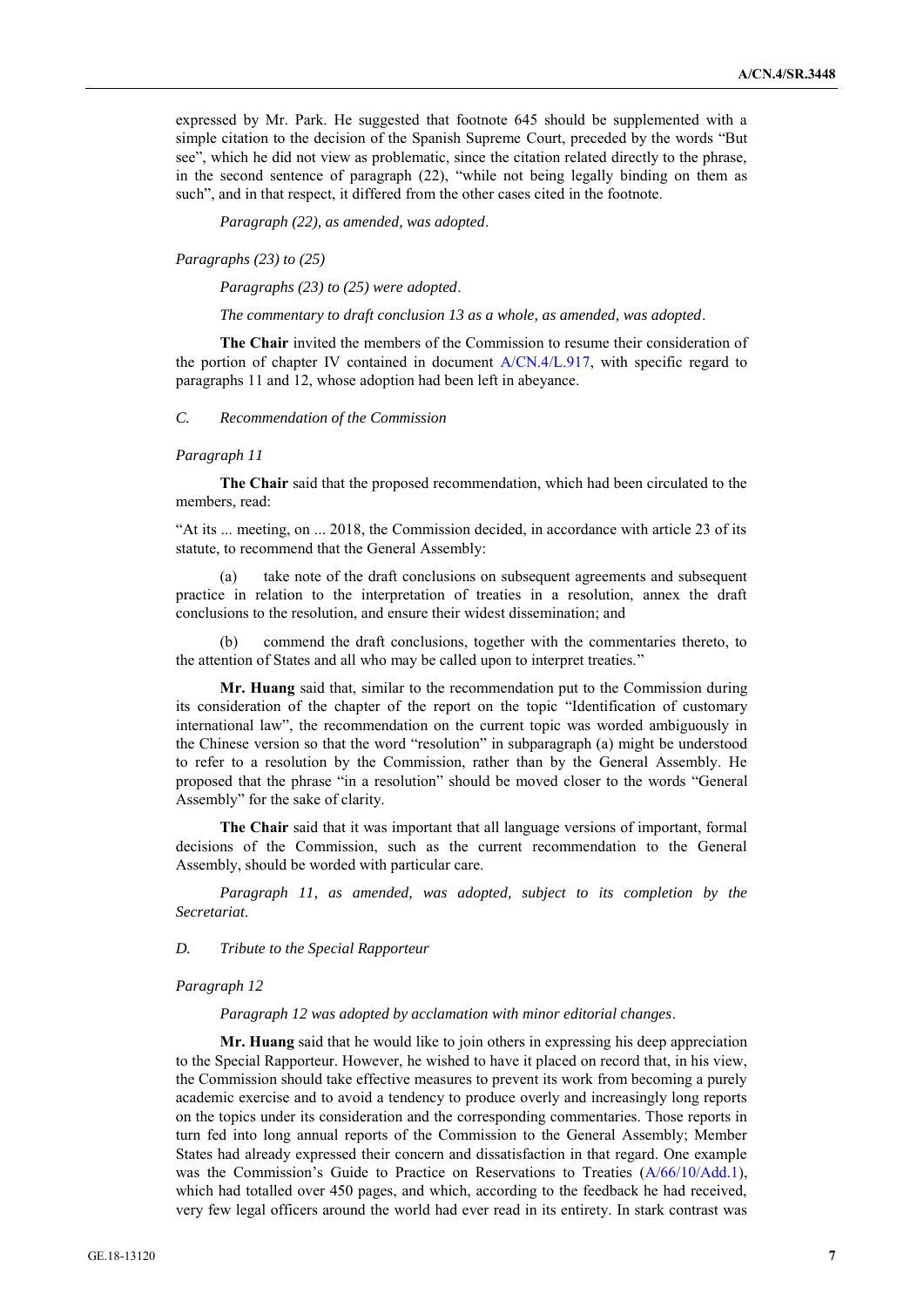chapter V, on identification of customary international law, of the Commission's draft report on the work of its seventieth session, which came to a mere 36 pages. The quality of the latter outcome was far better than the former, with the result that valuable assistance could be provided to Member States. The Special Rapporteur on subsequent agreements and subsequent practice in relation to the interpretation of treaties would have done better to cut the text of the draft conclusions and the commentaries thereto by a third or by half.

**Mr. Nolte** (Special Rapporteur) said that he would like to thank all those who had contributed to the work on the topic over the years, in particular the Chair and all the other members of the Commission, past and present. He mentioned the support of two past members of the Commission: Ms. Marie Jacobsson and Mr. Rohan Perera. He also thanked the Secretariat, and especially Mr. David Nanopoulos and, before him, Mr. Gionata Buzzini. Lastly, he expressed his gratitude to his assistants in the Commission and at Humboldt University Berlin, in particular to Ms. Janina Barkholdt, who had helped with the work for some years and who was present in the meeting room.

*The portion of chapter IV contained in document A/CN.4/L.917, as amended, was adopted*.

*Chapter IV of the draft report of the Commission as a whole, as amended, was adopted*.

*Chapter VI. Protection of the atmosphere* (A/CN.4/L.919 and A/CN.4/L.919/Add.1)

**The Chair** invited the Commission to consider chapter VI of its draft report, beginning with the text contained in document A/CN.4/L.919.

*A. Introduction*

*Paragraphs 1 and 2*

*Paragraphs 1 and 2 were adopted*.

*B. Consideration of the topic at the present session*

#### *Paragraph 3*

**Mr. Rajput** proposed that, in the second sentence, the word "considered" should be deleted and the phrase "in certain situations" added at the end.

**Sir Michael Wood** said that, in the last sentence, the word "science-heavy" would be preferable to "scientific-heavy", and the phrase "ensure that adequate rules of procedure applied to such disputes" was very general and might be worth reviewing.

**Mr. Rajput** said that the word "scientific-heavy" could perhaps be replaced with "science-dependent", which was used in draft guideline 12 and the commentary thereto.

**The Chair** said that the paragraph would be amended in line with the proposals by Mr. Rajput. It should be left to the Special Rapporteur to review the phrase highlighted by Sir Michael Wood and make any changes necessary.

*Paragraph 3 was adopted on that understanding*.

*Paragraphs 4 to 8*

*Paragraphs 4 to 8 were adopted*.

#### *New paragraphs 9 and 10*

**The Chair** said that two additional paragraphs, 9 and 10, would be inserted at the end of the document. The texts of the paragraphs had been circulated among members in all the official languages of the United Nations under the symbol ILC(LXX)/INFORMAL/5. The Commission would consider the paragraphs once it had adopted document A/CN.4/L.919/Add.1.

*New paragraphs 9 and 10 were left in abeyance*.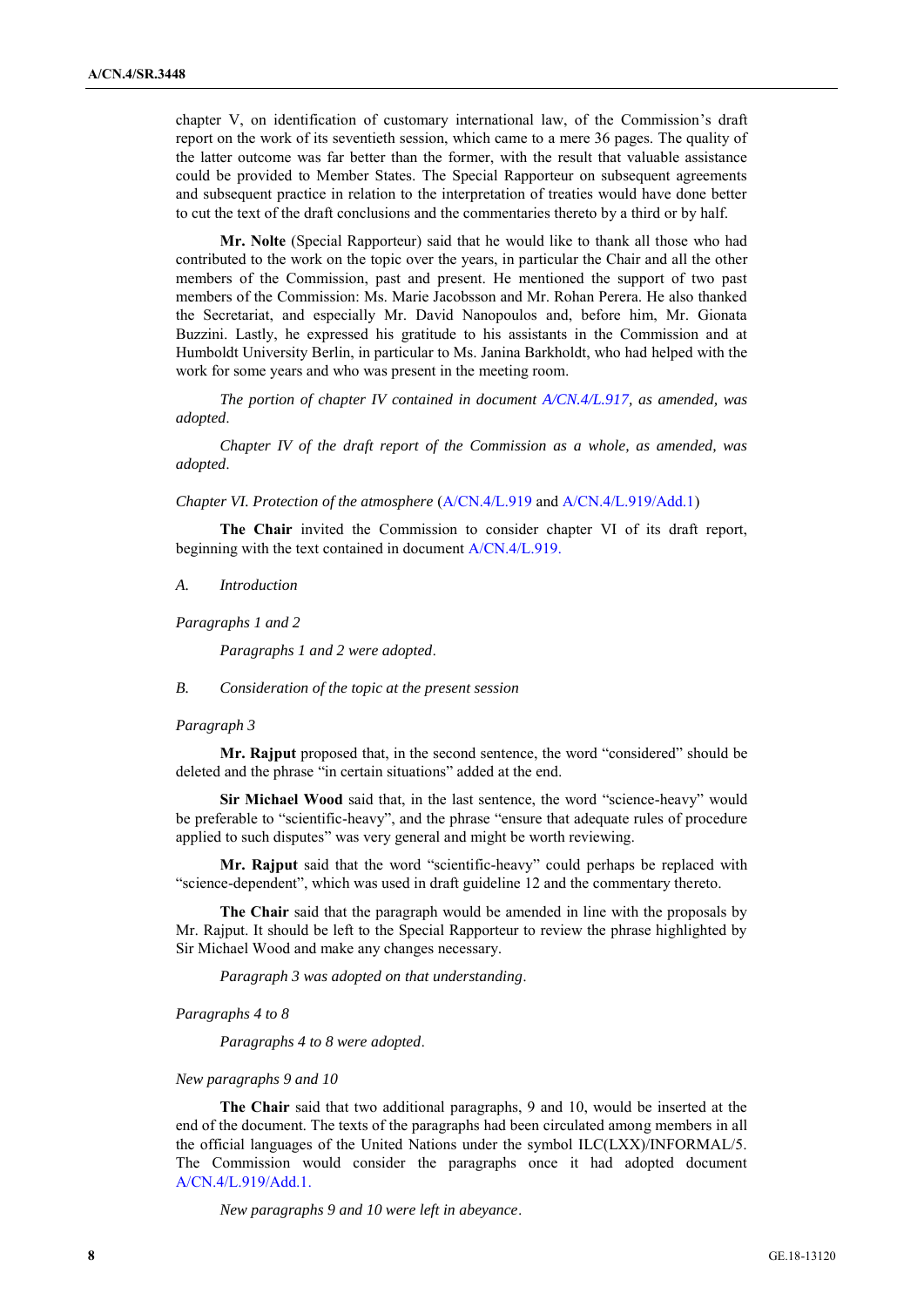**The Chair** invited the Commission to consider the portion of chapter VI of the draft report contained in document A/CN.4/L.919/Add.1.

*C. Text of the draft guidelines on the protection of the atmosphere, together with the preamble, adopted by the Commission on first reading*

*1. Text of the draft guidelines, together with preamble*

**The Chair** said that the Secretariat should harmonize the title of section C, in which the definite article was included before the word "preamble", with heading 1, in which it was omitted.

*It was so decided*.

*Paragraph 1*

*Paragraph 1 was adopted*.

*2. Text of the draft guidelines, together with preamble, and commentaries thereto*

*Paragraph 2*

*Paragraph 2 was adopted*.

*Protection of the atmosphere*

#### *General commentary*

**Mr. Park** proposed that the words "concerning the protection of the atmosphere" should be inserted at the end of the first sentence of the chapeau.

**Mr. Murase** (Special Rapporteur) said that, for the sake of consistency with the general commentaries to the draft texts on other topics, a new paragraph should be inserted, to read: "As is always the case with the Commission's output, the draft guidelines are to be read together with the commentaries."

#### *It was so decided*.

**Mr. Tladi** said that the Secretariat should ensure that the placement of the paragraph was uniform across all the topics. While he did not object to Mr. Park's proposal, he preferred the existing, broader formulation.

**Mr. Vázquez-Bermúdez** said that he agreed with Mr. Tladi that the first sentence of the chapeau should be left as it stood.

*The chapeau of the general commentary was adopted*.

*Commentary to the preamble*

#### *Paragraph (1)*

**Mr. Murase** (Special Rapporteur) said that a number of members had submitted comments to him in advance of the meeting, for which he was grateful. Mr. Tladi had proposed the deletion of the paragraph, on the grounds that the information contained therein would be of little interest to the Sixth Committee. In his view, however, it might be useful to inform delegates in the Sixth Committee that language from some controversial proposed guidelines had been moved to the preamble. He would therefore like to retain the paragraph until the second reading, with the exception of the last sentence, which could be deleted, in keeping with a proposal by Mr. Murphy.

**Mr. Park** said that he was in favour of deleting the last sentence.

**Mr. Tladi** said that he had revised his opinion concerning the deletion of the paragraph in its entirety; he continued, however, to consider the final sentence to be problematic and would support its deletion.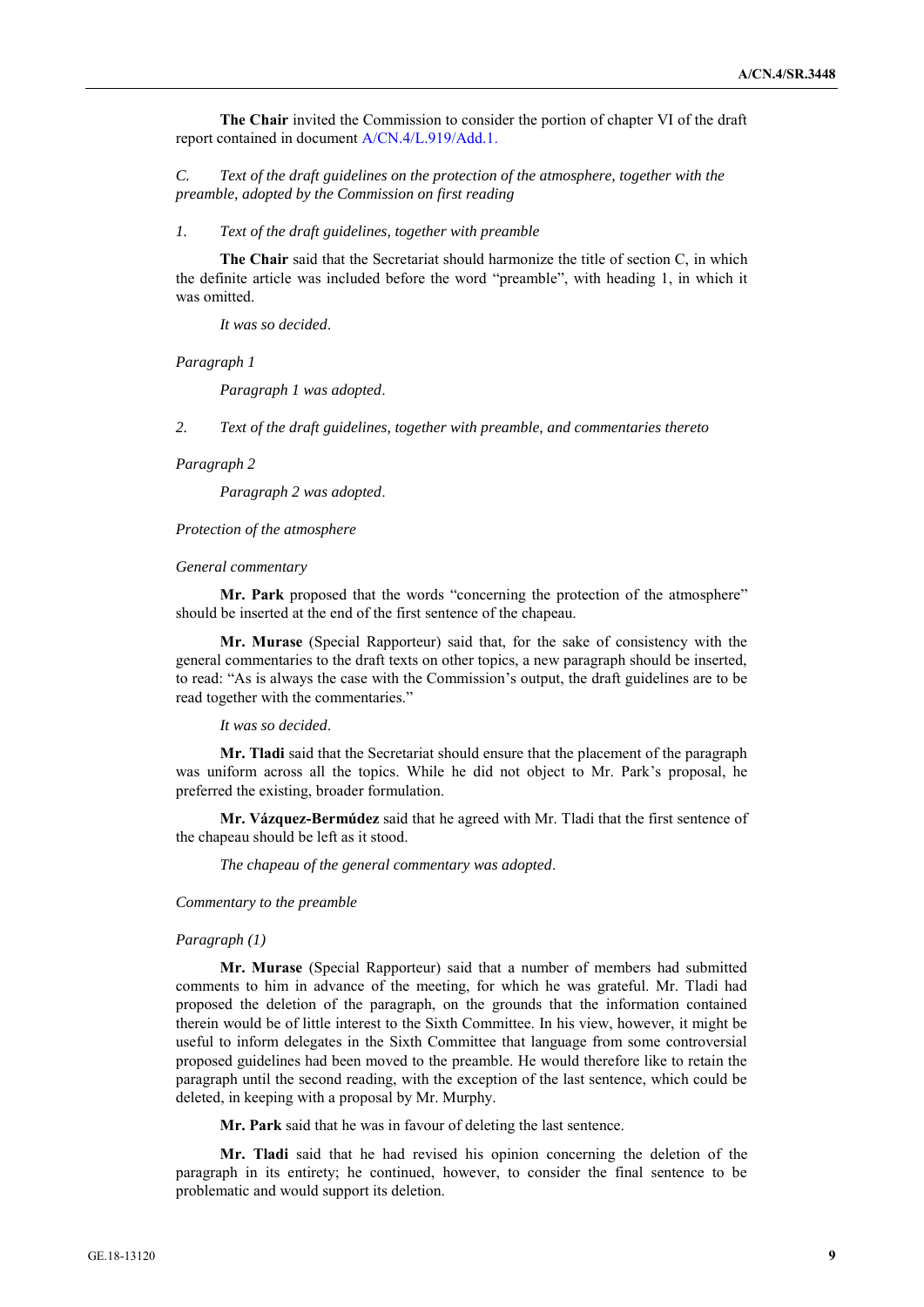**Mr. Rajput** proposed that, in the first sentence, the words "the particular topic" should be replaced with "a particular topic".

**Mr. Nolte** said that, to make the second sentence clearer, the words "concerning the topic" and the phrase "with language from some guideline proposals being formulated as preambular text" should be deleted.

*Paragraph (1), as amended, was adopted*.

#### *Paragraph (2)*

**Mr. Tladi** said that, to improve the flow of the third sentence, it should be redrafted to read: "The atmosphere is the Earth's largest single natural resource and one of its most important"

**Mr. Rajput** said that the source cited in footnote 7 concerned air as a natural resource. In order to strengthen the link between the footnote and the two sentences to which it related, he proposed that the words "As a natural resource" should be inserted at the beginning of the antepenultimate sentence.

*Paragraph (2), as amended, was adopted*.

#### *Paragraph (3)*

**Mr. Murphy** said that, in footnote 8, the hyperlink pointing to the text of the Minamata Convention on Mercury should perhaps be replaced with a reference to the appropriate volume of the United Nations Treaty Series.

**The Chair** said that the Secretariat would review the use of hyperlinks throughout the document.

*Paragraph (3) was adopted on that understanding*.

#### *Paragraph (4)*

**Mr. Park** said that he would prefer to use more cautious language in the third sentence. He therefore proposed that the words "Scientific research reveals that" should be added at the beginning of the sentence.

*Paragraph (4), as amended, was adopted*.

#### *Paragraph (5)*

*Paragraph (5) was adopted*.

#### *Paragraph (6)*

**Ms. Oral** said that the sources cited in footnote 16 did not support the claim made in the sentence to which the footnote related. She therefore proposed replacing those sources with other, more pertinent ones.

**Mr. Murase** (Special Rapporteur) said that, when the Commission had adopted the commentaries in 2017, the sources cited in footnote 16 had been checked. If a review of the sources had become necessary since then, it could perhaps be conducted on second reading.

*Paragraph (6) was adopted on that understanding*.

*Paragraphs (7) and (8)*

*Paragraphs (7) and (8) were adopted*.

#### *Paragraph (9)*

**Mr. Rajput** said that the last sentence was somewhat awkward and could be deleted, particularly as the Commission's decision to employ the expression "a pressing concern of the international community as a whole" was already very well explained in the sentences that preceded it.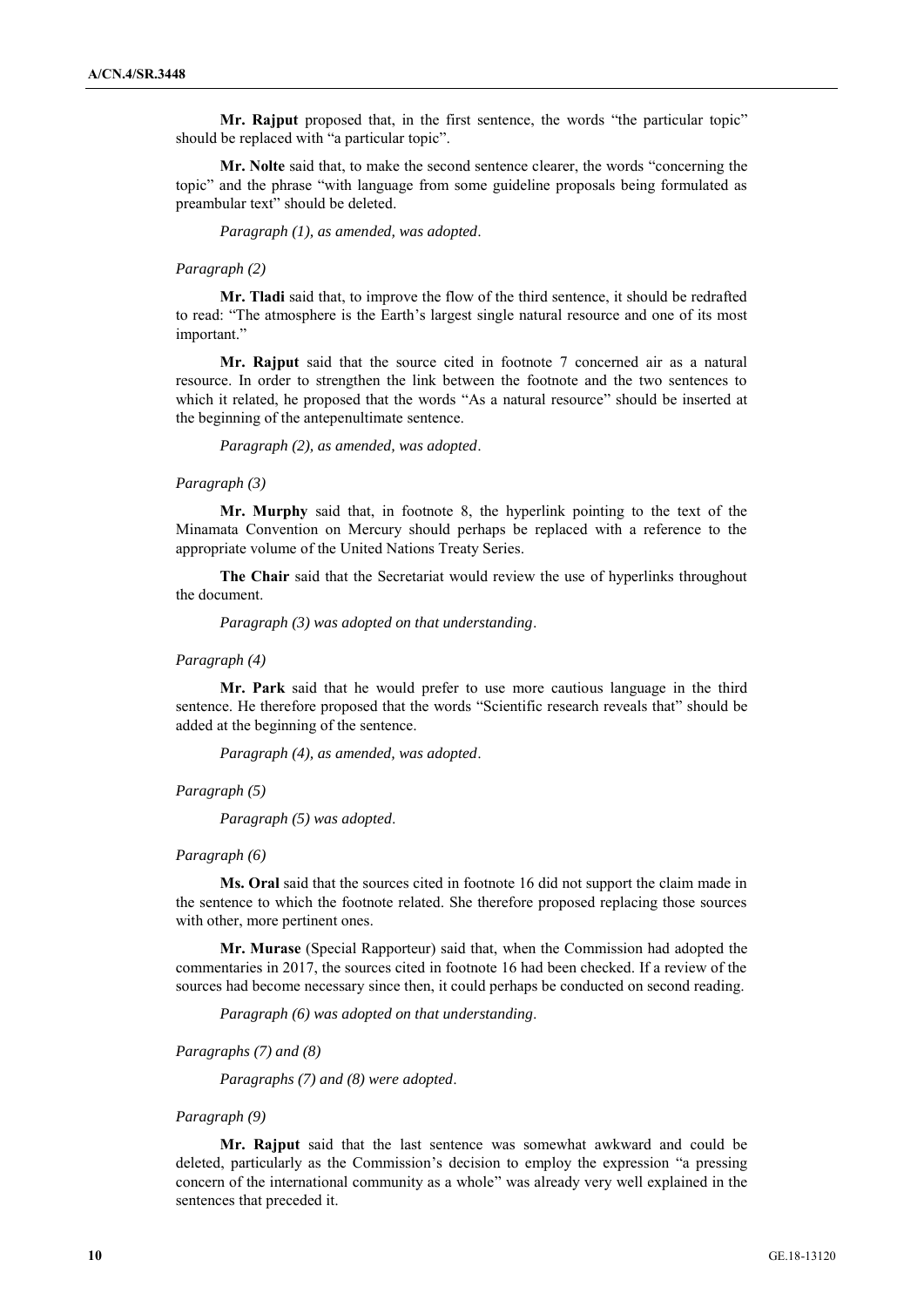**Mr. Murase** (Special Rapporteur) said that the sentence could perhaps be moved to footnote 20.

**Ms. Oral** said that the inclusion of the sentence was appropriate, as it helped to clarify why the Commission had opted not to use the expression "common concern of humankind", which was more frequently found in treaties than "a pressing concern of the international community as a whole".

**Mr. Nolte**, supported by **Mr. Ruda Santolaria**, said that the sentence had a second dimension that should be taken into account. When the Commission had discussed the expression "common concern of humankind", some members had argued that it was too strong. The Commission had subsequently decided to employ a widely used expression that, to readers unfamiliar with the Commission's terminology, might sound similar. The sentence helped such readers to understand that an effort had been made to nuance the language and, consequently, should not be hidden away in a footnote.

**Mr. Vázquez-Bermúdez** said that he agreed that the sentence should be located in the text of the commentary, rather than in a footnote. It would remind members of why the Commission had chosen the expression "a pressing concern of the international community as a whole" and help States to assess that choice. Moreover, it was his understanding that the expression "common concern of humankind" would be the subject of further deliberations on second reading.

**Mr. Huang** said that the sentence seemed excessive and unrelated to the sentences that preceded it. His preference would be to delete it altogether; however, moving it to footnote 20 would be an acceptable compromise.

**Mr. Jalloh** said that he supported the retention of the sentence, which provided a useful explanation, in the text of the commentary. The Commission would, in any case, revisit the text on second reading, once States had been given an opportunity to comment on it. It should be noted that the expression employed by the Commission in the fourth preambular paragraph was referred to as both "a pressing concern of the international community as a whole" and "pressing concern of the international community as a whole".

**Mr. Murase** (Special Rapporteur) said that, in the light of the observations made by other members, he would be in favour of keeping the paragraph as it was.

*Paragraph (9) was adopted*.

*Paragraph (10)*

*Paragraph (10) was adopted*.

*Paragraph (11)*

**Mr. Tladi** said that, in the first sentence, a reference should be included to the Johannesburg Declaration on Sustainable Development. He also proposed the addition of a new fourth sentence, to read: "The Johannesburg Declaration expresses the resolve to pay attention to the 'developmental needs of small island developing States and the least developed countries'." He further proposed the insertion, at the end of that sentence, of a footnote reference to paragraph 24 of the Declaration, which was the source of the quoted text.

**Mr. Murphy** said that, in the interests of consistency, the relevant year should be included before the reference to the Declaration in the first sentence. If appropriate, reference should also be made to the Rio+20 outcome document.

*Paragraph (11), as amended, was adopted on that understanding*.

*Paragraph (12)*

*Paragraph (12) was adopted*.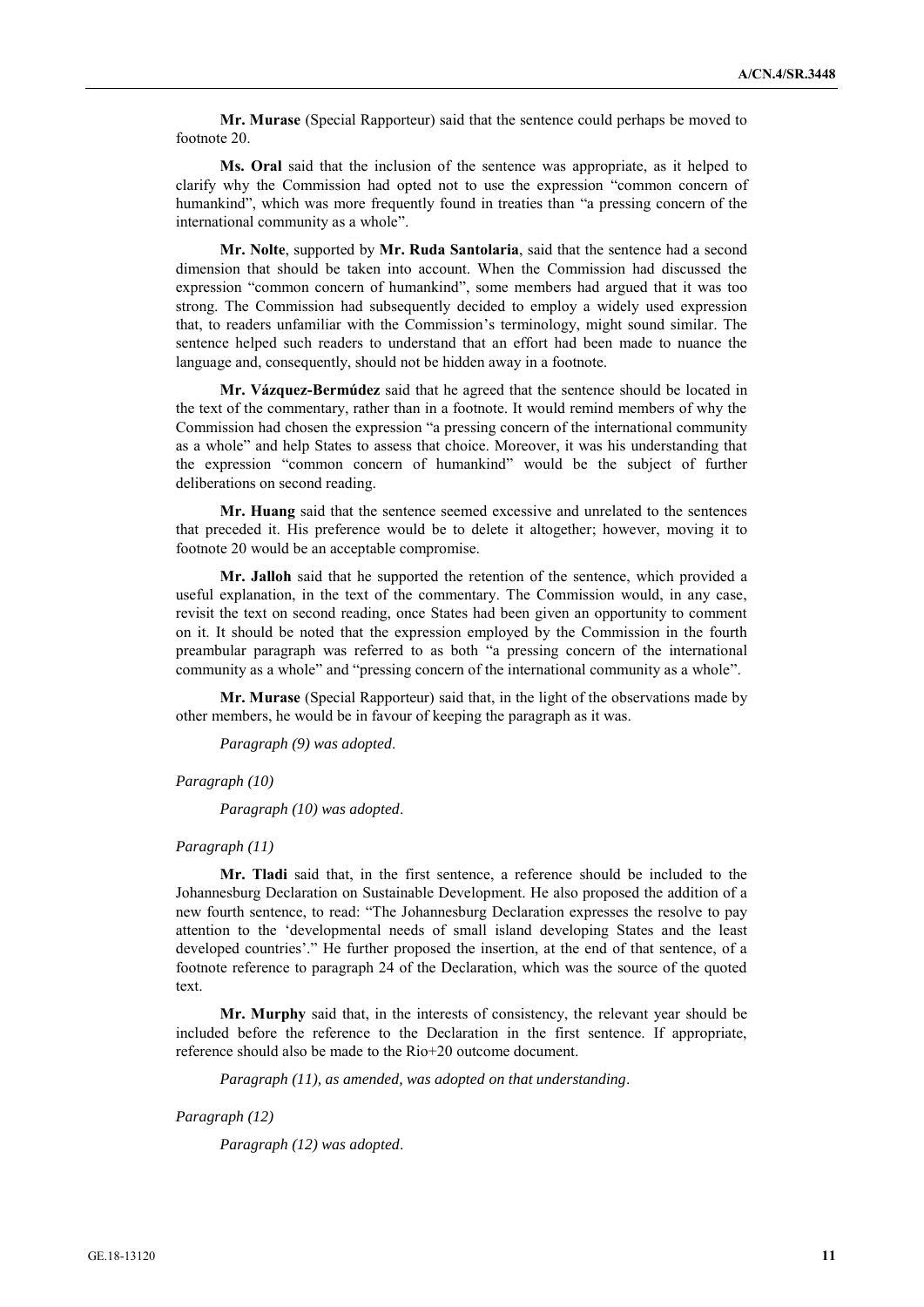#### *Paragraph (13)*

**Mr. Petrič** said that sea-level rise was a common concern of humankind. Some small island States and some low-lying coastal States, such as Bangladesh and the Netherlands, were particularly at risk and thus might be particularly concerned. Accordingly, special attention was paid to them in the sixth preambular paragraph and in the paragraph under discussion. The wording used was, however, a little exclusive. Certain small island States might make the transition from developing to developed, while certain low-lying coastal States that would be particularly affected by sea-level rise were already developed. He would therefore prefer to make the second sentence more inclusive by redrafting it to read: "It draws particular attention to the special situation of low-lying coastal areas and small island States, in particular developing States, due to sea-level rise."

**Mr. Nguyen** said that, at the end of the last sentence, the order of the phrases "coastal areas" and "small island developing States" should be inverted, as it was necessary to highlight the particular concern of small island States rather than the coastal areas of other countries.

**The Chair** asked whether Mr. Petrič's proposal to delete the word "developing" also affected the last sentence of the paragraph.

**Mr. Petrič** said that it would apply only to the second sentence.

**Mr. Murase** (Special Rapporteur) recalled that, at the Commission's sixty-ninth session, the question of whether to also refer to developed States had been discussed; some members had argued against doing so, as it would divert attention from developing States. He proposed updating footnote 30 by replacing the reference to the report of the International Law Association's 2016 Johannesburg Conference with a reference to the report of the Association's recent 2018 Sydney Conference.

**Mr. Jalloh** said that it was important to bear in mind that "small island developing States" had been recognized by the United Nations as a distinct group of developing countries facing specific social, economic and environmental vulnerabilities. The original formulation should therefore be retained; however, to accommodate the valid point raised by Mr. Petrič the words "and other States" could be added at the end of the sentence to broaden the scope.

**Mr. Huang** said that, while he agreed with Mr. Petrič's point, that was not the appropriate place to make it. Paragraph (13) addressed the sixth preambular paragraph, which referred to "low-lying coastal areas and small island developing States". It would therefore be inappropriate to add any further elements not provided for in the preamble.

**Sir Michael Wood** said that he shared the view expressed by Mr. Huang.

**Mr. Ruda Santolaria** said that, while he understood Mr. Petrič's concern, paragraph (13) made reference to large low-lying coastal areas, which could encompass all categories of States. It was important to highlight small island developing States since they faced an extremely serious threat to their survival due to sea-level rise. That had been one of the central considerations taken into account in the discussions on the legal effects of sea-level rise.

**Mr. Petrič** said that the aim of the topic was to increase awareness among States of their responsibility concerning atmospheric pollution and its consequences. It was very important for the Commission to emphasize that it was a problem faced by the international community as a whole, without minimizing the particular needs of developing countries. He would support the adoption of Mr. Jalloh's proposal, which seemed to capture his concern. He occasionally had the impression that, in the Commission, formal considerations were given more weight than substantive concerns.

**Mr. Park** said that Mr. Petrič had raised an important and sensitive issue. He would support the proposal put forward by Mr. Jalloh on two conditions. First, from a technical perspective, as Mr. Huang and Sir Michael Wood had mentioned, if the second sentence of paragraph (13) was amended, the Commission would have to revisit on second reading the content of the sixth preambular paragraph. Second, if the amendment was introduced in the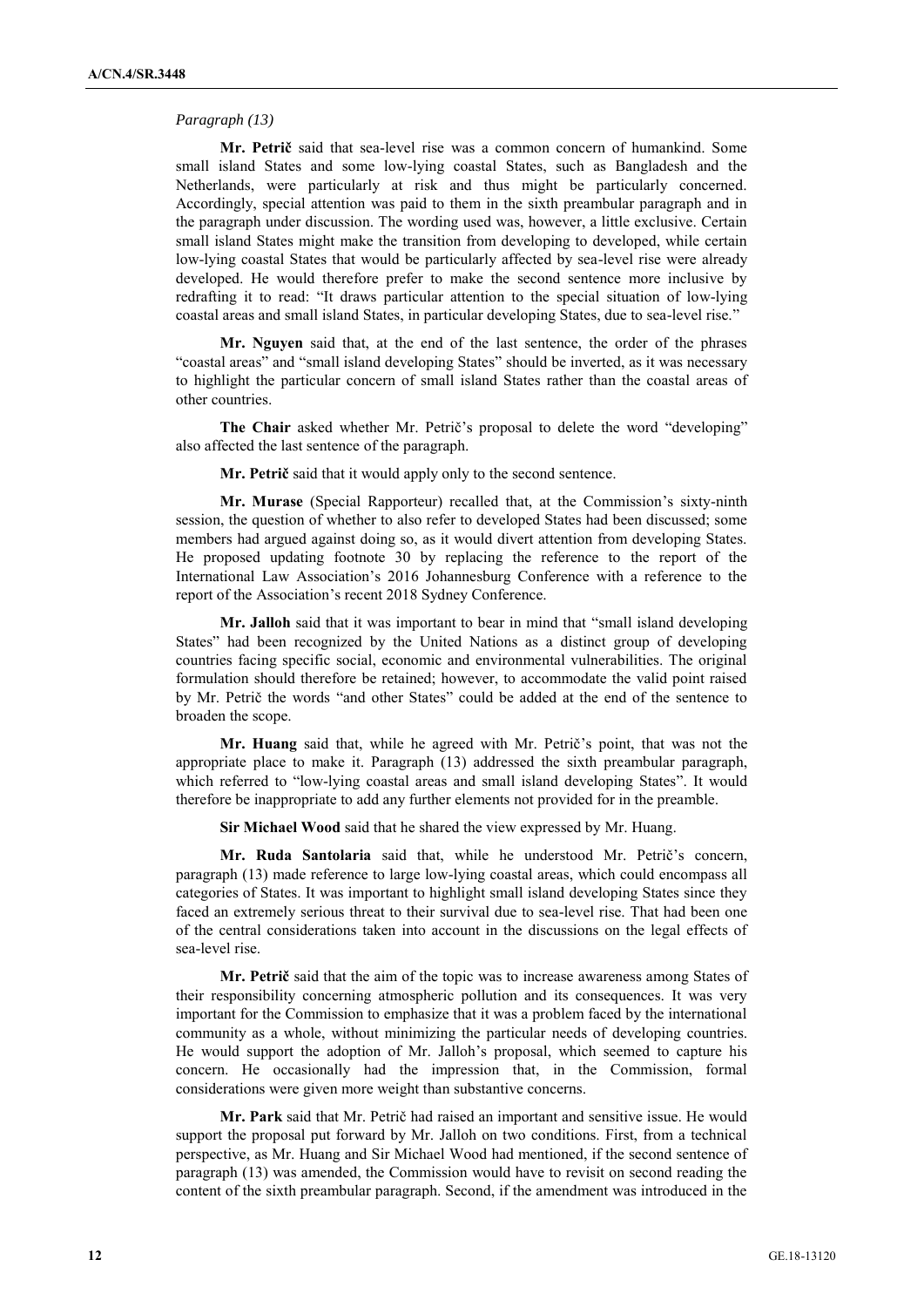second sentence, it would be necessary to decide whether to also amend the last sentence of paragraph (13) to the same effect.

**Mr. Vázquez-Bermúdez** said that, when the sixth preambular paragraph had been drafted, the words "in particular" had been added in reference to the special situation due to sea-level rise of low-lying coastal areas and small island developing States precisely to emphasize those two groups of States, without excluding the potential impact on other States. While he understood the concerns expressed by some members, the second sentence of paragraph (13) very closely followed the text of the sixth preambular paragraph and it would therefore not be appropriate to change it. If additional elements were to be added, a new third sentence would be necessary, along the lines of: "The reference in the preamble to 'in particular' refers to the fact that other States are also affected."

**Ms. Oral** said that, as the group of small island developing States belonged to a broader group — the Alliance of Small Island States — Mr. Petrič's proposed amendment would not be incorrect. However, since reference was made in the sixth preambular paragraph to "small island developing States", it would be difficult to change that reference in paragraph (13). She would therefore go along with the compromise proposed by Mr. Jalloh.

**Mr. Rajput** recalled that, in the Drafting Committee in 2017, the more general formulation "low-lying coastal areas" had been chosen precisely to encompass any State or area affected by sea-level rise, regardless of its stage of development. Mr. Nguyen had made a valid point concerning the last sentence, and perhaps the reference to "large, heavily populated and low-lying coastal areas" might be too restrictive and could be replaced with the language of the preambular paragraph itself.

**Mr. Murphy** said that he was sympathetic to Mr. Petrič's point that the Commission should recognize that many different kinds of States could be affected by a failure to properly protect the atmosphere. However, in that instance, it was necessary to bear in mind that the preamble followed a sequence that must also be respected in the commentary: the fourth preambular paragraph referred to the international community as a whole, the fifth to developing countries and the sixth to low-lying coastal areas and small island developing States. If the Commission wished to comment broadly on the effects on all States, it would have to do so in the commentary to the fourth preambular paragraph. The solution proposed by Mr. Jalloh would not resolve the issue, as using the formulation "draws particular attention to" followed by "all other States" would not, in fact, be drawing particular attention to anything. He would support the text as originally drafted, but if an additional element was considered necessary, he would go along with a formulation along the lines of that proposed by Mr. Vázquez-Bermúdez.

**Mr. Park** said that perhaps one solution would be to move the last sentence of paragraph (14) — "The words 'in particular' are intended to acknowledge specific areas without necessarily limiting the list of potentially affected areas" — to paragraph (13) and insert it after the second sentence of that paragraph.

**The Chair** suggested that the first and second sentences of paragraph (13) should be amended to read: "The sixth preambular paragraph acknowledges one of the most profound impacts of atmospheric degradation for all States, that is the sea-level rise caused by global warming. It draws particular attention to the situations of low-lying coastal areas and small island developing States."

**Mr. Tladi** said that he supported the Chair's proposal.

**Mr. Petrič** said that he also agreed with the Chair's proposal.

*Paragraph (13), as amended by the Chair, was adopted*.

*Paragraphs (14) to (16)*

*Paragraphs (14) to (16) were adopted.*